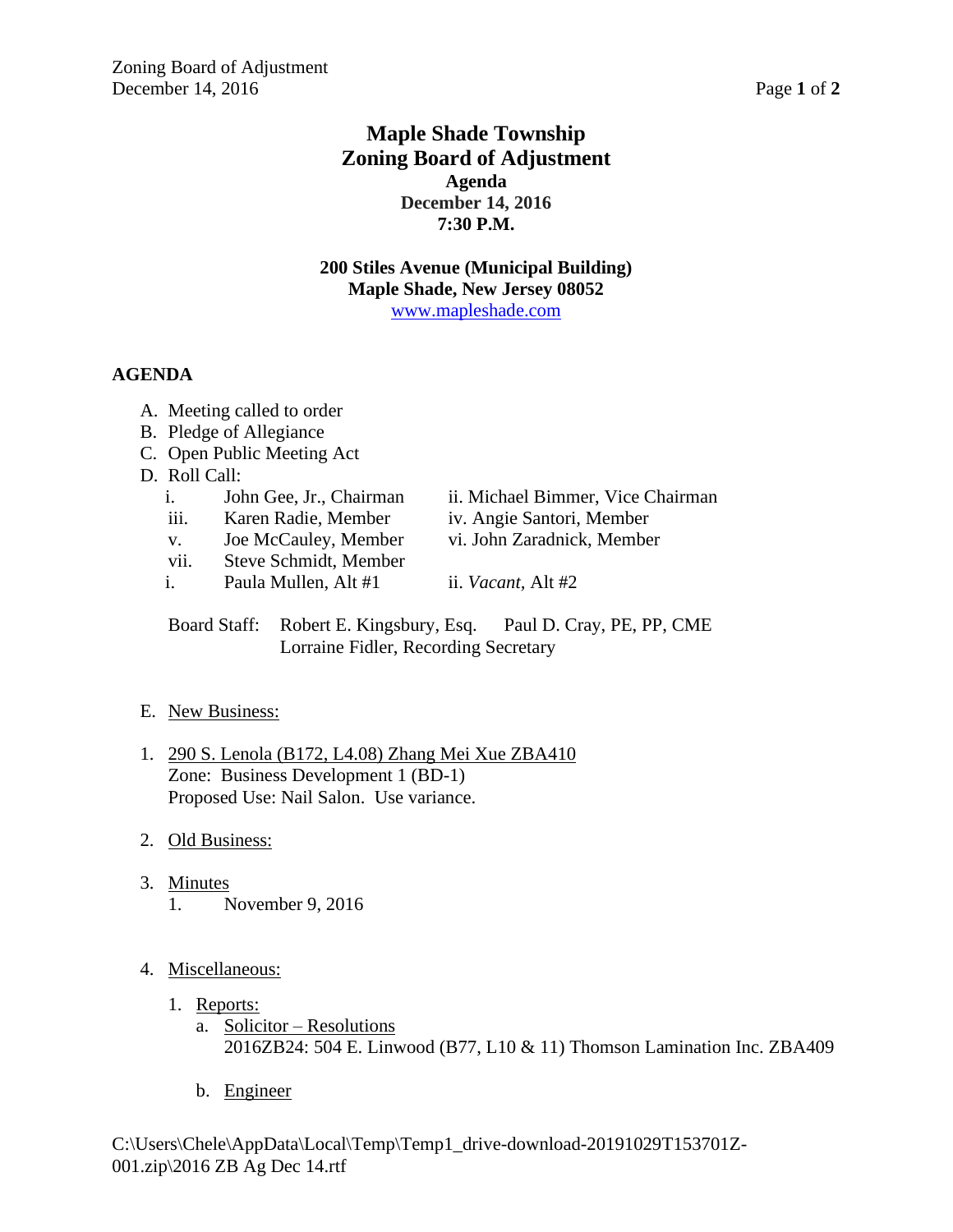- c. Community Development
	- i. Flag pole regulations for residential zone property.
	- ii. DRAFT 2016 Annual ZBA report
- 2. Adjourn.

# **If you are unable to attend, please call Kevin Rijs at (856) -779-9610 Ext.151. Thank You.**

# **Next Meeting January 11, 2017**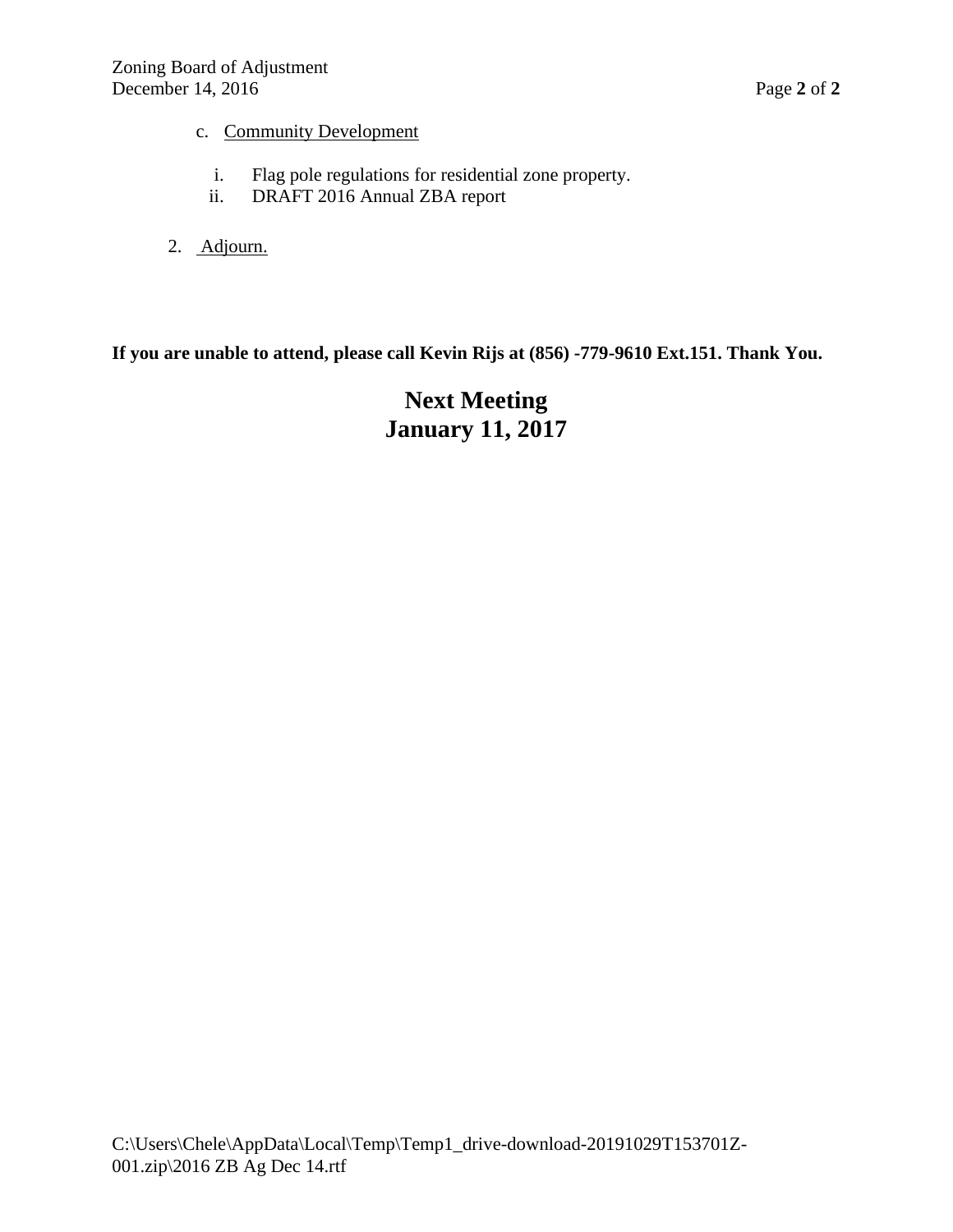# **Maple Shade Township Zoning Board of Adjustment Agenda November 9, 2016 7:30 P.M.**

**200 Stiles Avenue (Municipal Building) Maple Shade, New Jersey 08052** [www.mapleshade.com](http://www.mapleshade.com/)

## **AGENDA**

- A. Meeting called to order
- B. Pledge of Allegiance
- C. Open Public Meeting Act
- D. Roll Call:
	- i. John Gee, Jr., Chairman ii. Michael Bimmer, Vice Chairman
	- iii. Karen Radie, Member iv. Angie Santori, Member
	- v. Joe McCauley, Member vi. John Zaradnick, Member
	- vii. Steve Schmidt, Member
- - i. Paula Mullen, Alt  $#1$  ii. Bill Reiss, Alt  $#2$
	- Board Staff: Robert E. Kingsbury, Esq. Paul D. Cray, PE, PP, CME Lorraine Fidler, Recording Secretary

## E. New Business:

- 1. 504 E. Linwood (B77, L10 & 11) Thomson Laminating Inc. ZBA409 Zone: Business Development (BD) Application to expand existing building by 138 square feet. D Variance and Side yard setback variance.
- 2. 290 S. Lenola (B172, L4.08) Zhang Mei Xue ZBA410 Zone: Business Development 1 (BD-1) Proposed Use: Nail Salon. Use variance. *Continued until next meeting notice not done in time.*
- 3. Old Business:
- 4. Minutes
	- 1. October 12, 2016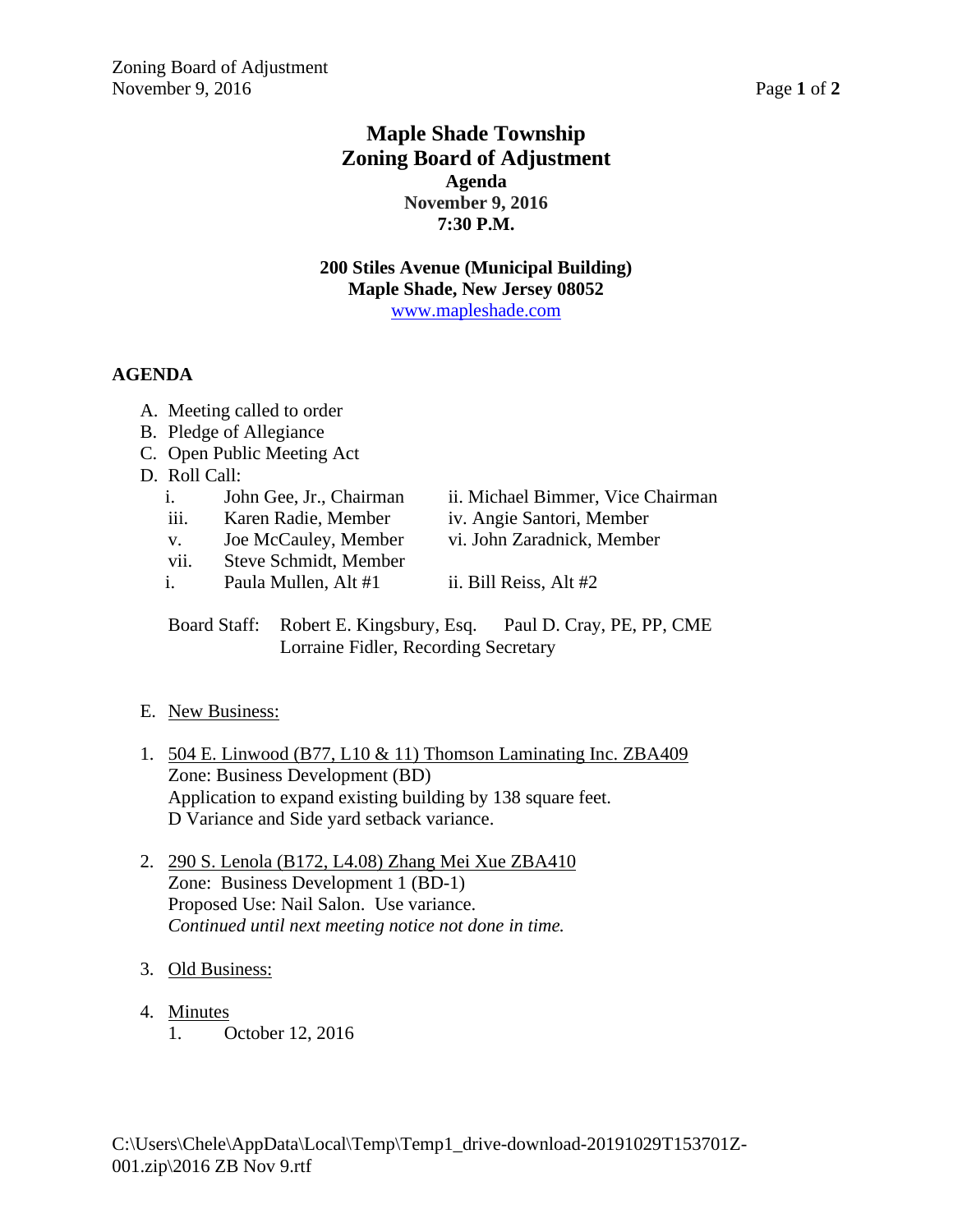- 5. Miscellaneous:
	- 1. Reports:
		- a. Solicitor Resolutions 2016ZB22: 400 Beechwood Ave. (B30, L3) Ms Ginett, ZBA407 2016ZB23: 2000 Maplewood Dr. (B173, L2.03; 2.04; & 3) Park Crossing Apartments ZBA408
		- b. Engineer
		- c. Community Development
	- 2. Adjourn.

| <b>Meeting Dates:</b> |      |      |       |             |       |
|-----------------------|------|------|-------|-------------|-------|
| Site Plan Review:     | 8/2  | 9/6  | 10/4  | 11/1        | 12/6  |
| Planning Board:       | 8/24 | 9/28 |       | 10/26 11/17 | 12/21 |
| Zoning Board:         | 8/10 | 9/14 | 10/12 | 11/9        | 12/14 |

**If you are unable to attend, please call Kevin Rijs at (856) -779-9610 Ext.151. Thank You.**

# **Next Meeting December 14, 2016**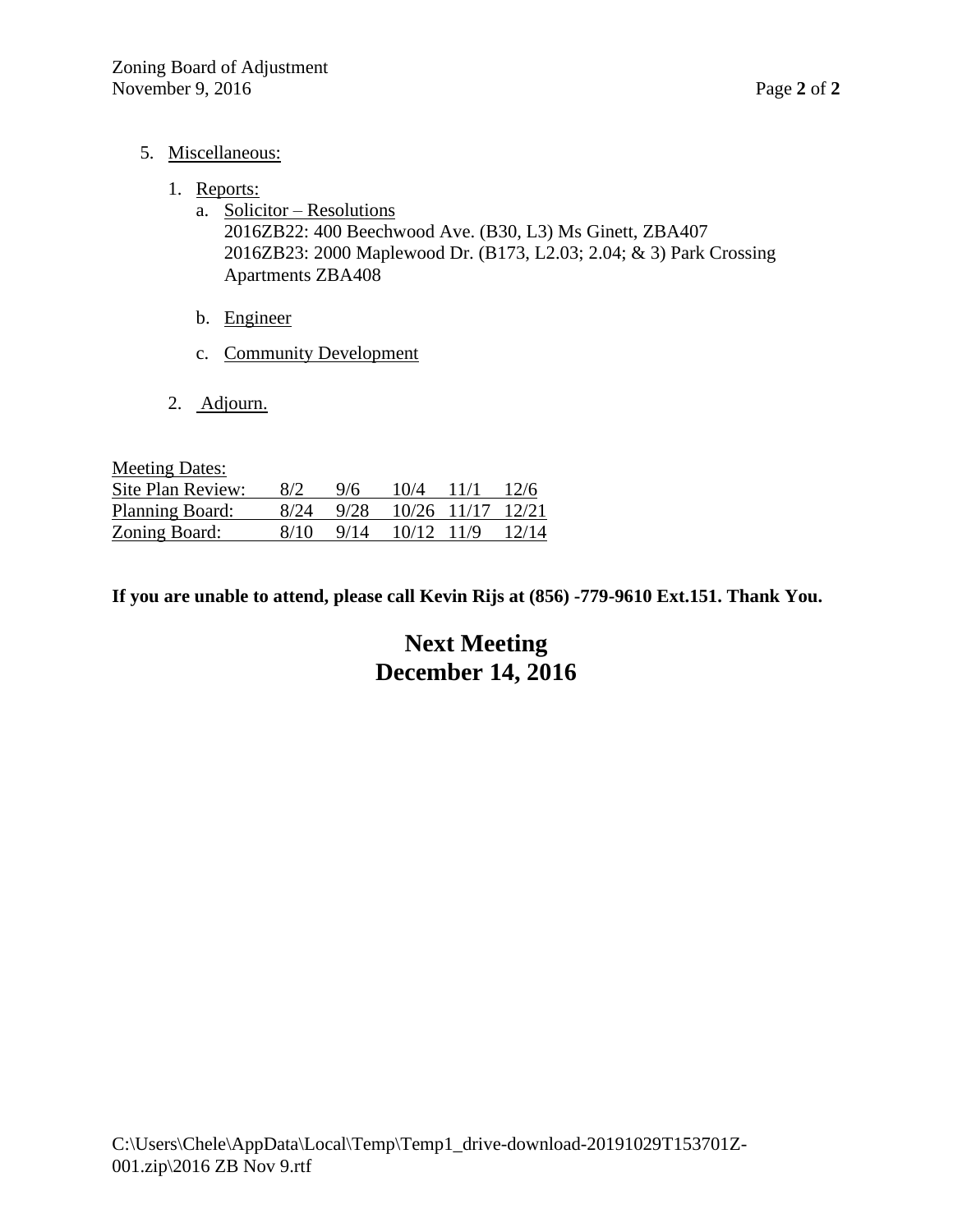# **Maple Shade Township Zoning Board of Adjustment Agenda October 12, 2016 7:30 P.M.**

**200 Stiles Avenue (Municipal Building) Maple Shade, New Jersey 08052** [www.mapleshade.com](http://www.mapleshade.com/)

## **AGENDA**

- A. Meeting called to order
- B. Pledge of Allegiance
- C. Open Public Meeting Act
- D. Roll Call:
	-
	- iii. Karen Radie, Member iv. Angie Santori, Member
	- v. Joe McCauley, Member vi. John Zaradnick, Member
	- vii. Steve Schmidt, Member

i. John Gee, Jr., Chairman ii. Michael Bimmer, Vice Chairman<br>iii. Karen Radie, Member iv. Angie Santori, Member

- 
- i. Paula Mullen, Alt  $#1$  ii. Bill Reiss, Alt  $#2$

Board Staff: Robert E. Kingsbury, Esq. Paul D. Cray, PE, PP, CME Lorraine Fidler, Recording Secretary

## E. New Business:

- 1. 400 Beechwood Ave. (B30, L3) Ms Ginett, ZBA407 Zone: Residence 1 (R-1); Front Yard Fence Variance. 48" Permitted; 54" Proposed.
- 2. 2000 Maplewood Dr. (B173, L2.03; 2.04; & 3) Park Crossing Apartments ZBA408 Zone: Planned Development (PD) Zone. Use Variance and Minor Site Plan to expand existing non-conforming apartment use to construct twenty-two (22) additional parking spaces.
- 3. Old Business:
- 4. Minutes 1. September 14, 2016
- 5. Miscellaneous: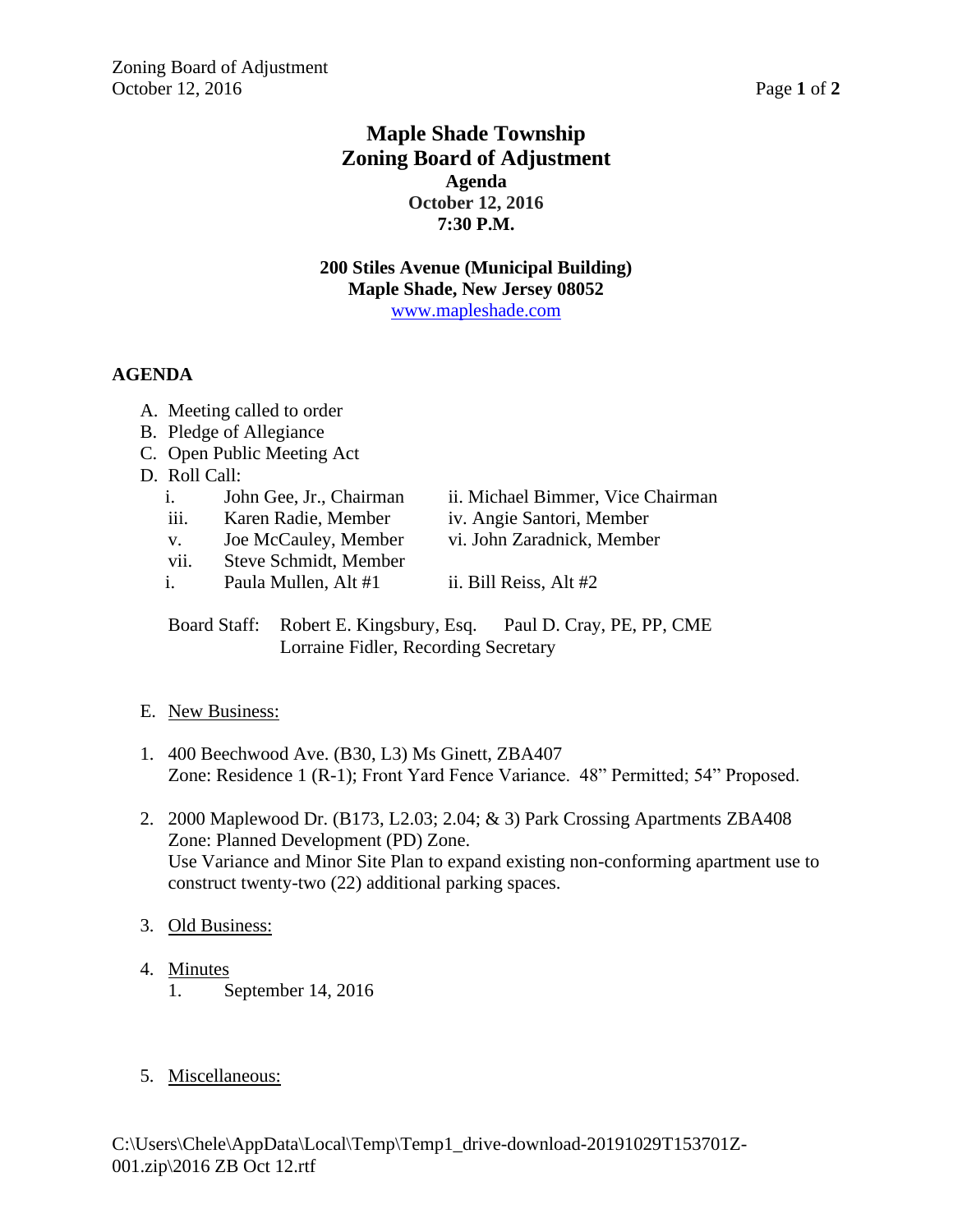- 1. Reports:
	- a. Solicitor Resolutions 2016ZB19: 201 E. Linwood Ave. (B47, L15) Leo Ellis ZBA405 2016ZB20: 225 N. Cedar Ave. (B83, L14) Richard Rowan ZBA406 2016ZB21: 121 E. Kings Highway (Block 172, Lot 4.05) U-Haul ZBA-310
	- b. Engineer
	- c. Community Development
- 2. Adjourn.

Meeting Dates: Site Plan Review: 8/2 9/6 10/4 11/1 12/6 Planning Board: 8/24 9/28 10/26 11/17 12/21 Zoning Board: 8/10 9/14 10/12 11/9 12/14

**If you are unable to attend, please call Kevin Rijs at (856) -779-9610 Ext.151. Thank You.**

# **Next Meeting November 9, 2016**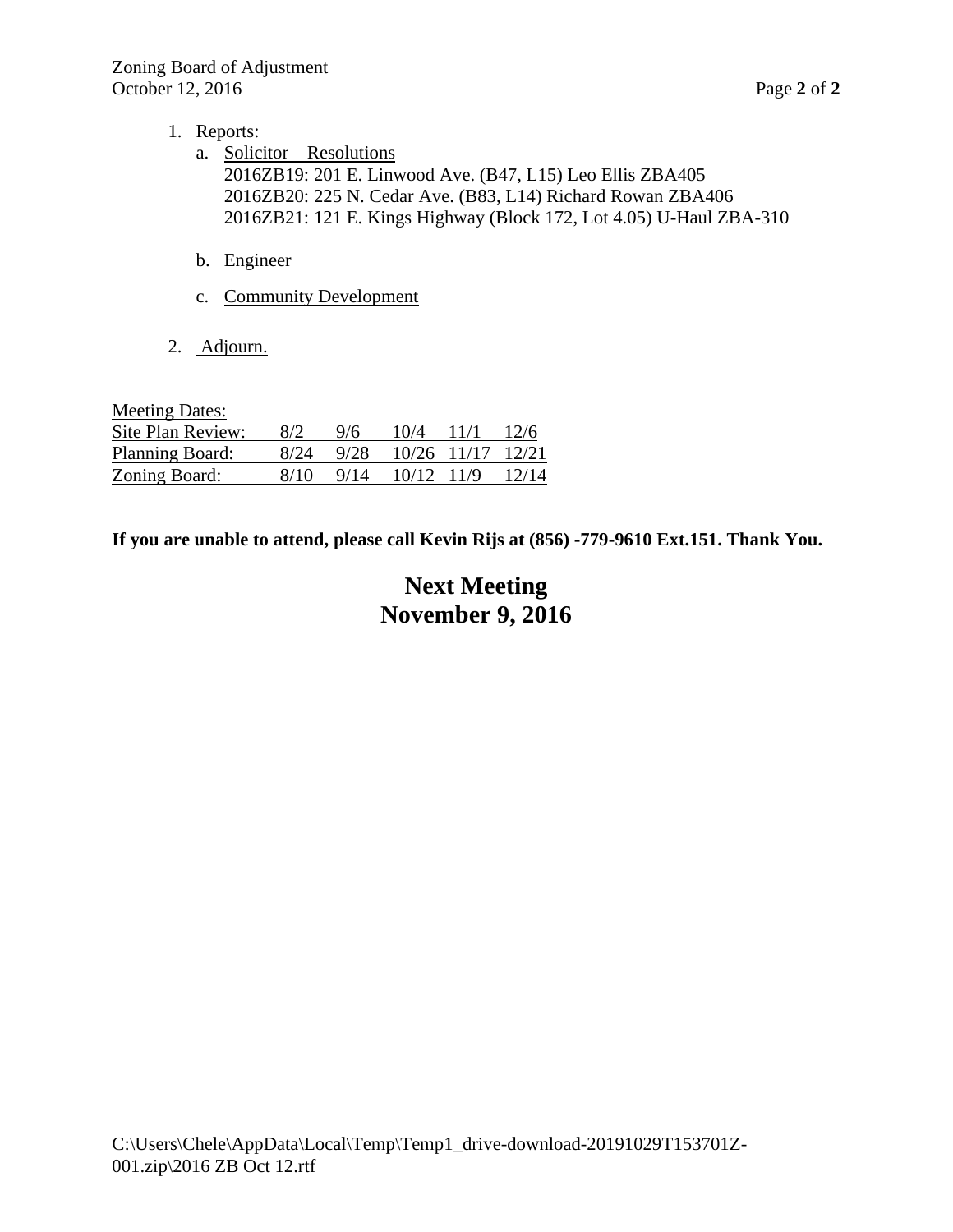# **Maple Shade Township Zoning Board of Adjustment Agenda August 10, 2016 7:30 P.M.**

**200 Stiles Avenue (Municipal Building) Maple Shade, New Jersey 08052** [www.mapleshade.com](http://www.mapleshade.com/)

## **AGENDA**

- A. Meeting called to order
- B. Pledge of Allegiance
- C. Open Public Meeting Act
- D. Roll Call:
	- i. John Gee, Jr., Chairman ii. Michael Bimmer, Vice Chairman
	- iii. Karen Radie, Member iv. Angie Santori, Member
	- v. Joe McCauley, Member vi. John Zaradnick, Member
	- vii. Steve Schmidt, Member
	- i. Paula Mullen, Alt  $#1$  ii. Bill Reiss, Alt  $#2$

- 
- 

Board Staff: Robert E. Kingsbury, Esq. Paul D. Cray, PE, PP, CME Lorraine Fidler, Recording Secretary

## E. New Business:

- F. Old Business:
- G. Minutes
	- 1. July 13, 2016

## H. Miscellaneous:

1. Reports:

a. Solicitor – Resolutions

2016ZB14: 919 E. Main St. E. Scheid B82 L9.01 Site plan application SPZ301 2016ZB15: 457 Euclid Ave. (B22; L13) Simonsick Use Variance ZBA401 2016ZB16: 587 Rt.38 W. (B189 L3.01) FIAT; Use Variance ZBA402 2016ZB17: 210 W. Mill Rd (142/1) McCotter. Bulk Variance Requests (ZBA403) 2016ZB18: 120-124 E. Kings Highway (189/4.01) Suite 403; Little Sport of Southern NJ ZBA404

b. Engineer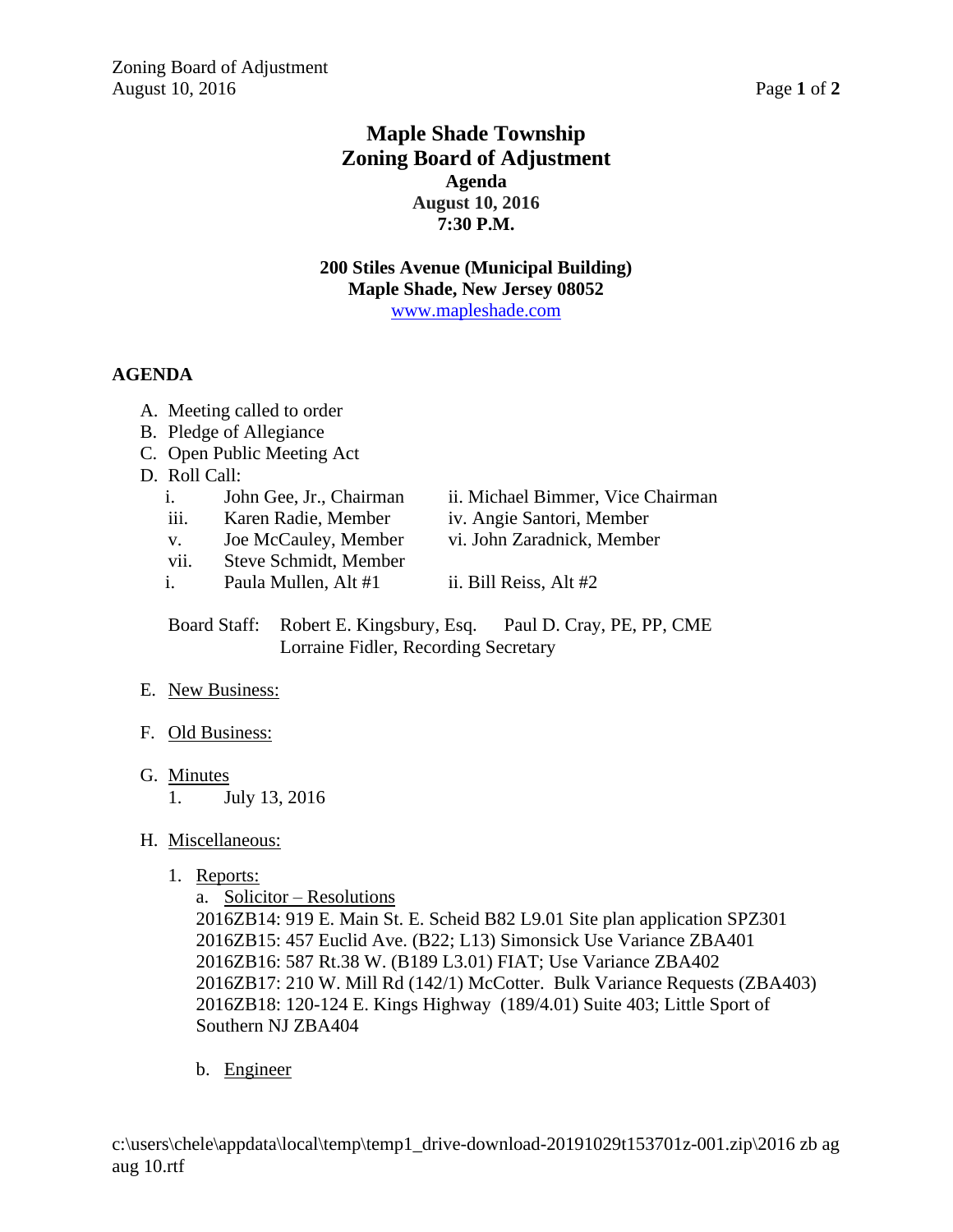- c. Community Development Ordinance updates
- 2. Adjourn.

| <b>Meeting Dates:</b> |      |      |      |      |      |      |      |      |             |  |
|-----------------------|------|------|------|------|------|------|------|------|-------------|--|
| Site Plan Review:     | 2/2  |      | 4/5  | 5/3  | 6/1  |      | 8/2  | 9/6  | 10/4        |  |
| Planning Board:       | 2/24 | 3/23 | 4/27 | 5/25 | 6/22 | 7/27 | 8/24 | 9/28 | 10/26 11/17 |  |
| Zoning Board:         | 2/10 | 3/Q  | 4/13 | 5/11 | 6/8  | 7/13 | 8/10 | 9/14 | 10/12 11/9  |  |

**If you are unable to attend, please call Kevin Rijs at (856) -779-9610 Ext.151. Thank You.**

**Next Meeting September 14, 2016**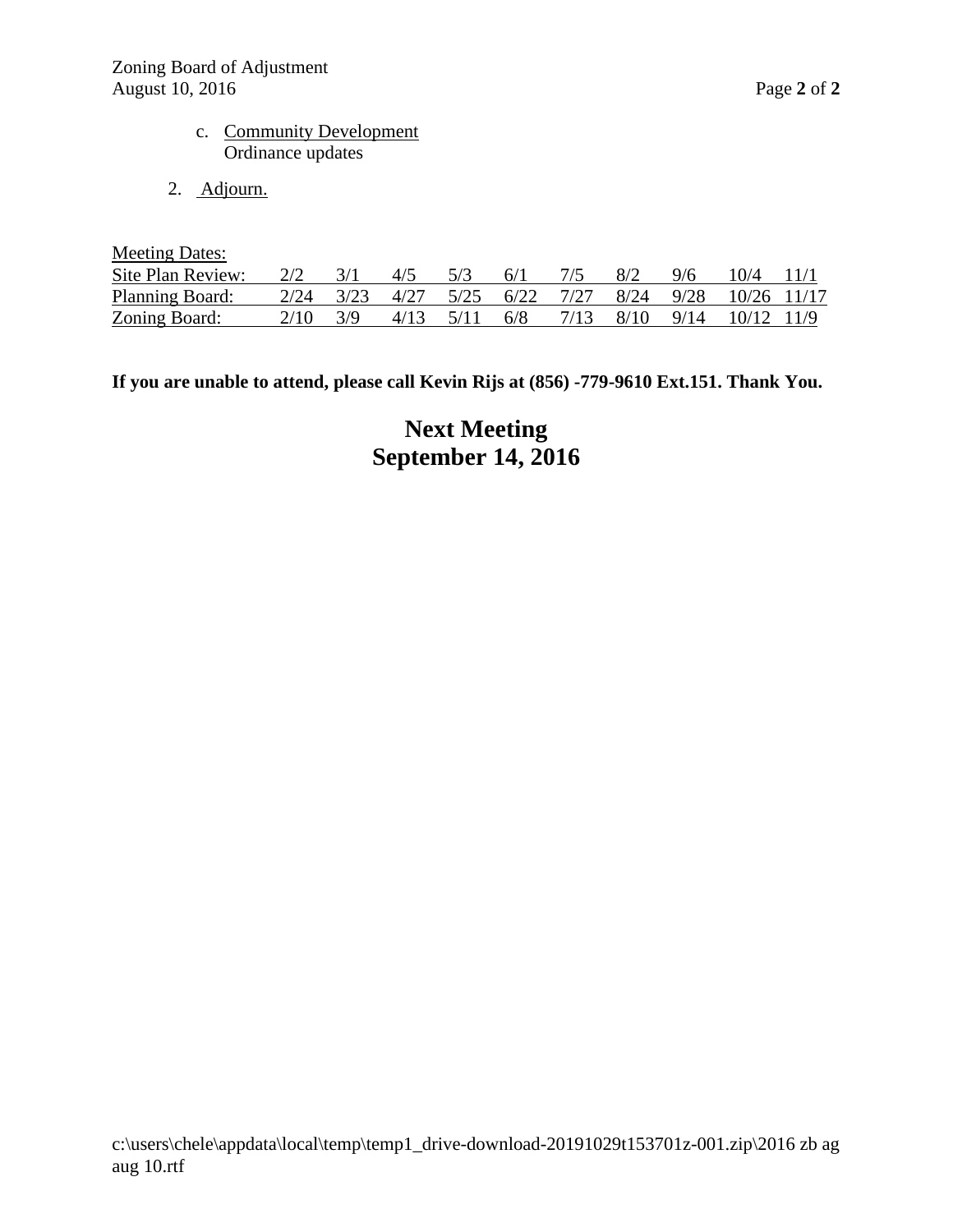# **Maple Shade Township Zoning Board of Adjustment Agenda July 13, 2016 7:30 P.M.**

**200 Stiles Avenue (Municipal Building) Maple Shade, New Jersey 08052** [www.mapleshade.com](http://www.mapleshade.com/)

### **AGENDA**

- A. Meeting called to order
- B. Pledge of Allegiance
- C. Open Public Meeting Act
- D. Roll Call:
	- i. John Gee, Jr., Chairman ii. Michael Bimmer, Vice Chairman
	- iii. Karen Radie, Member iv. Angie Santori, Member
	- v. Joe McCauley, Member vi. John Zaradnick, Member
	- vii. Steve Schmidt, Member
		-
	- i. Paula Mullen, Alt  $#1$  ii. Bill Reiss, Alt  $#2$
- - Board Staff: Robert E. Kingsbury, Esq. Paul D. Cray, PE, PP, CME Lorraine Fidler, Recording Secretary
- E. New Business:
	- 1. 919 E. Main St. E. Scheid B82 L9.01 Site plan application (SPZ301) 05/11/2016 ZBA399 Use Variance (2016ZB12) conditioned upon site plan approval. Zone: Downtown Business (DB): Existing Use: Vacant Single Family Home; Proposed Use: Single Family Home and Landscaping contractors yard (parking of landscaping trucks and contracting equipment).
	- 2. 457 Euclid Ave. (B22; L13) Simonsick Use Variance (ZBA401) Zone: Residence 1 (R-1); Existing Use: Residential with Plumbing Company Storage Proposed Use: Residential and Construction Company Storage
	- 3. 587 Rt.38 W. (B189 L3.01) FIAT; Expansion of Nonconforming Use (ZBA402) Zone: Business Development (BD). Existing Use: Automotive Dealership (New & Used Cars), service, parts & collision center. Application is to expand use by adding a 21'x 28' external Spraybooth to rear of existing building (existing paved area).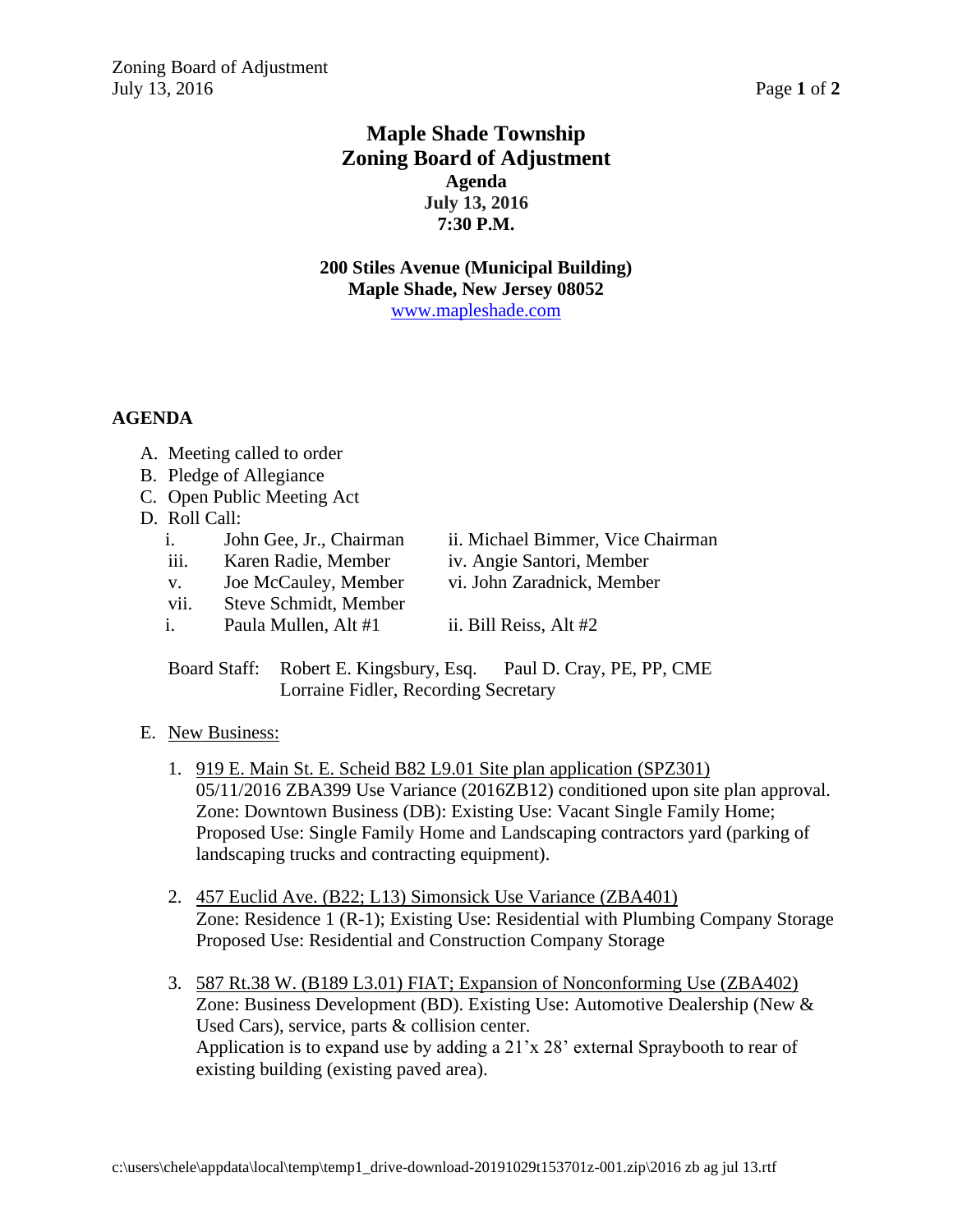- 4. 210 W. Mill Rd (142/1) McCotter. Bulk Variance Requests (ZBA403) Zone: Residence (RA). Application for a New Detached Private Garage. Bulk Variances requested for Garage Size: Permitted 32'x 24'; Proposed 30'x 32' & Rear Yard Setback: Required 15', Proposed 6'.
- 5. 120-124 E. Kings Highway (189/4.01) Suite 403; Little Sport of Southern NJ ZBA404

Zone Business Development (BD). Use Variance application to allow Indoor Active Recreational Use.

### F. Old Business:

- G. Minutes 1. June 8, 2016
- H. Correspondence: 1.
- I. Miscellaneous:
	- 1. Reports:
		- a. Solicitor Resolutions 2016ZB13: 552 S. Forklanding Rd. Schaeffer B145 L2 & 2.01 ZBA400
		- b. Engineer
		- c. Community Development
	- 2. Adjourn.

Meeting Dates:

| Site Plan Review:      | $2/2$ $3/1$  | $4/5$ $5/3$ $6/1$ |  | 7/5 8/2 |  | $9/6$ $10/4$ $11/1$                                 |  |
|------------------------|--------------|-------------------|--|---------|--|-----------------------------------------------------|--|
| <b>Planning Board:</b> |              |                   |  |         |  | 2/24 3/23 4/27 5/25 6/22 7/27 8/24 9/28 10/26 11/17 |  |
| <u>Zoning Board:</u>   | $2/10$ $3/9$ |                   |  |         |  | 4/13 5/11 6/8 7/13 8/10 9/14 10/12 11/9             |  |

**If you are unable to attend, please call Kevin Rijs at (856) -779-9610 Ext.151. Thank You.**

# **Next Meeting August 10, 2016**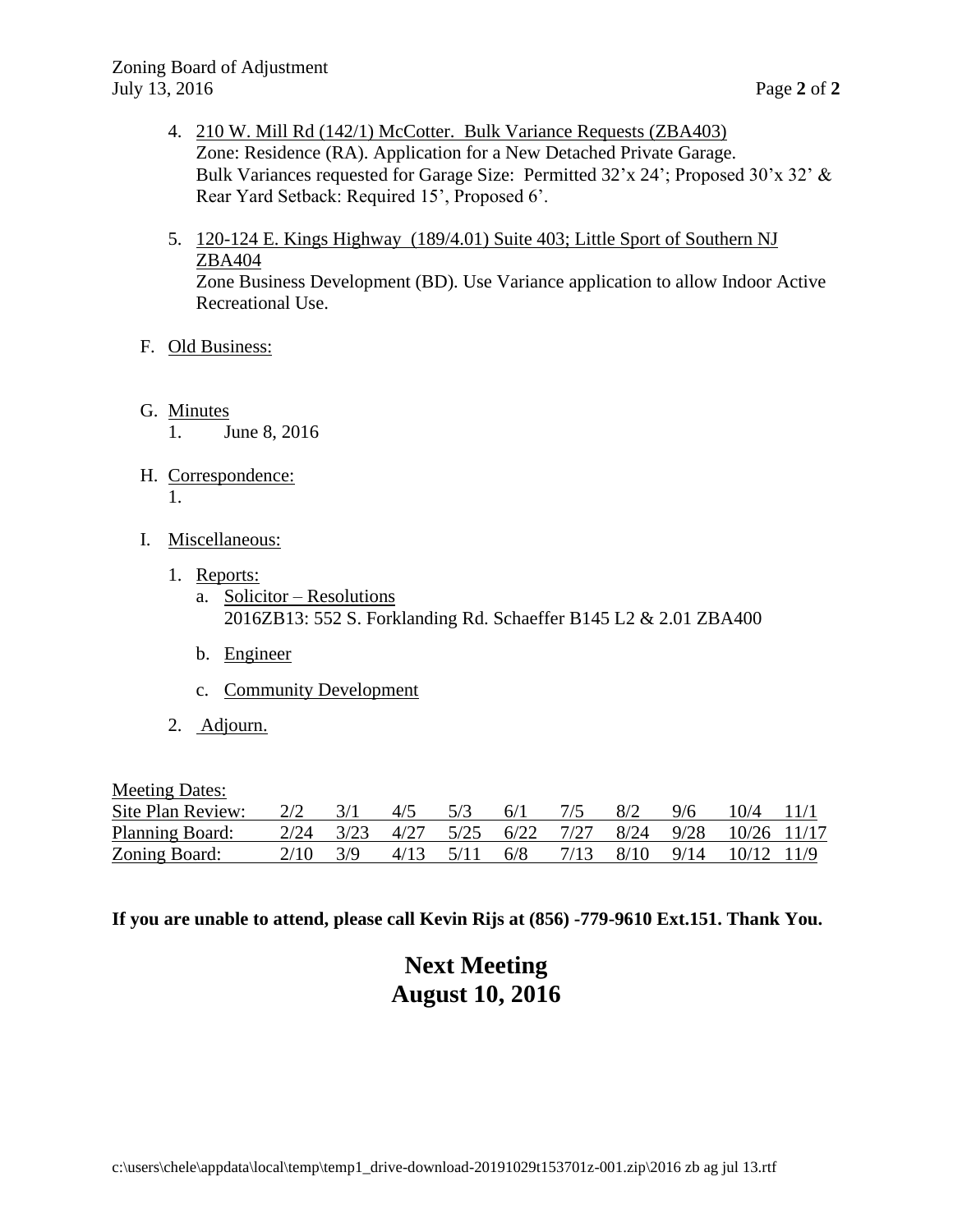# **Maple Shade Township Zoning Board of Adjustment Agenda June 8, 2016 7:30 P.M.**

**200 Stiles Avenue (Municipal Building) Maple Shade, New Jersey 08052** [www.mapleshade.com](http://www.mapleshade.com/)

### **AGENDA**

- A. Meeting called to order
- B. Pledge of Allegiance
- C. Open Public Meeting Act
- D. Roll Call:
	- i. John Gee, Jr., Chairman ii. Michael Bimmer, Vice Chairman
	- iii. Karen Radie, Member iv. Angie Santori, Member
	- v. Joe McCauley, Member vi. John Zaradnick, Member
	- vii. Steve Schmidt, Member
	- i. Paula Mullen, Alt  $#1$  ii. Bill Reiss, Alt  $#2$

Board Staff: Robert E. Kingsbury, Esq. Paul D. Cray, PE, PP, CME Lorraine Fidler, Recording Secretary

#### E. New Business:

- 1. 552 S. Forklanding Rd. Schaeffer B145 L2&2.01 ZBA400 Ordinance permits a 32' x 24'x 15' Private garage Proposed Private garage 60' x 40'x 16' Zone: Residence District (RA)
- 2. 919 E. Main St. E. Scheid B82 L9.01 Site plan application SPZ301 05/11/2016 ZBA399 Use Variance conditioned upon site plan approval. Zone: Downtown Business (DB): Existing Use: Vacant Single Family Home; Proposed Use: Single Family Home and Landscaping contractors yard (parking of landscaping trucks and contracting equipment). *Continuance requested 06/08/2016*

#### F. Old Business:

- 1. Discussion Items: Second Garden Sheds on residential lots.
- G. Minutes
	- 1. May 11, 2016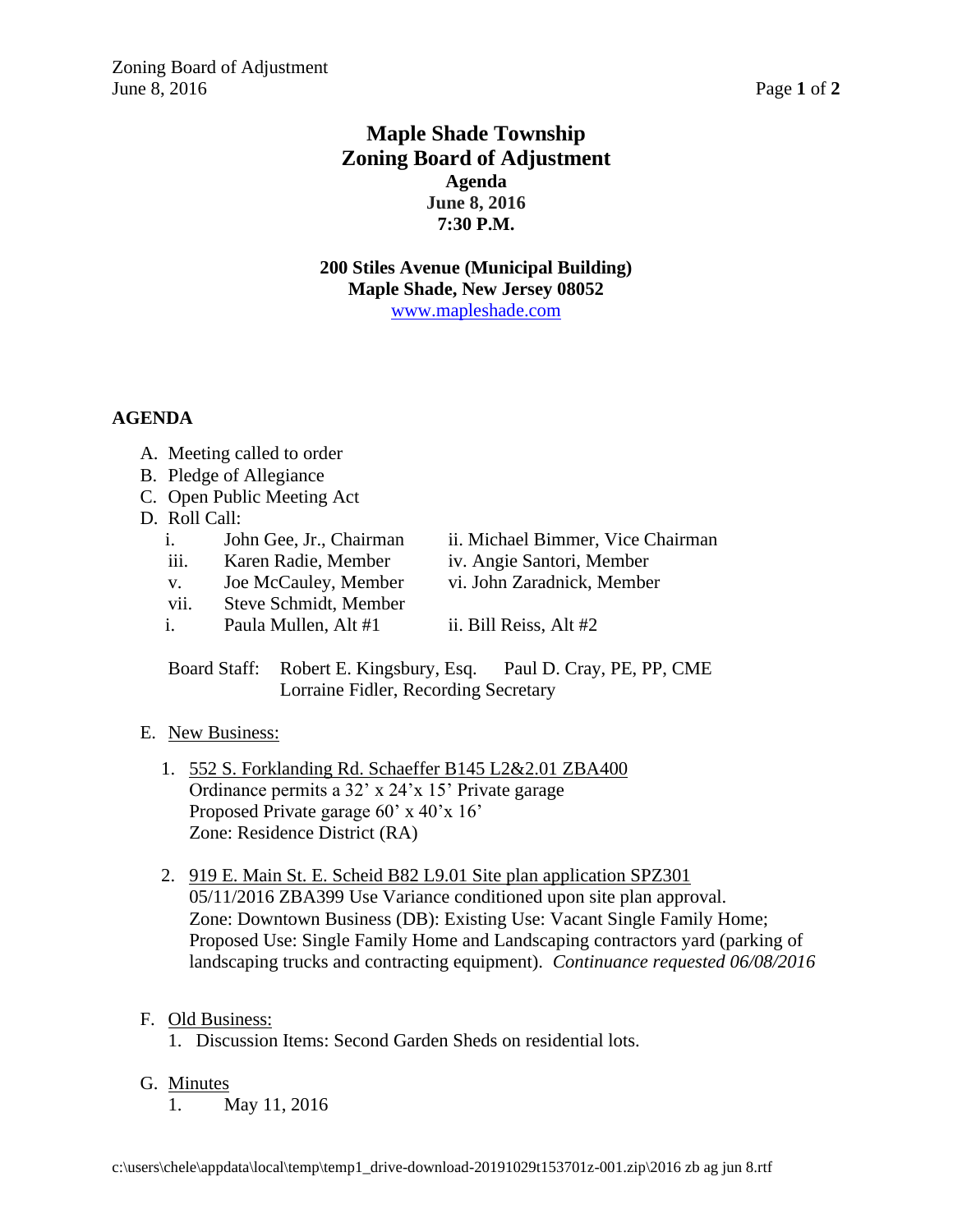#### H. Miscellaneous:

- 1. Reports:
	- a. Solicitor Resolutions 2016ZB10: 308A Collins Lane (B1.12, L3.04) Guy Scott ZBA397 2016ZB11: 408 Stiles Ave. (B75, L4) Joan Rose ZBA398 2016ZB12: 919 E. Main St. (B82, L9.01) Eric Scheid – Use Variance ZBA399
	- b. Engineer
	- c. Community Development
- 2. Adjourn.

Meeting Dates:

| Site Plan Review:      |          |                     |  |  | $\frac{2}{2}$ $\frac{3}{1}$ $\frac{4}{5}$ $\frac{5}{3}$ $\frac{6}{1}$ $\frac{7}{5}$ $\frac{8}{2}$ $\frac{9}{6}$ $\frac{10}{4}$ $\frac{11}{1}$ |  |
|------------------------|----------|---------------------|--|--|-----------------------------------------------------------------------------------------------------------------------------------------------|--|
| <b>Planning Board:</b> |          |                     |  |  | 2/24 3/23 4/27 5/25 6/22 7/27 8/24 9/28 10/26 11/17                                                                                           |  |
| <b>Zoning Board:</b>   | 2/10 3/9 | $4/13$ $5/11$ $6/8$ |  |  | 7/13 8/10 9/14 10/12 11/9                                                                                                                     |  |

**If you are unable to attend, please call Kevin Rijs at (856) -779-9610 Ext.151. Thank You.**

**Next Meeting July 13, 2016**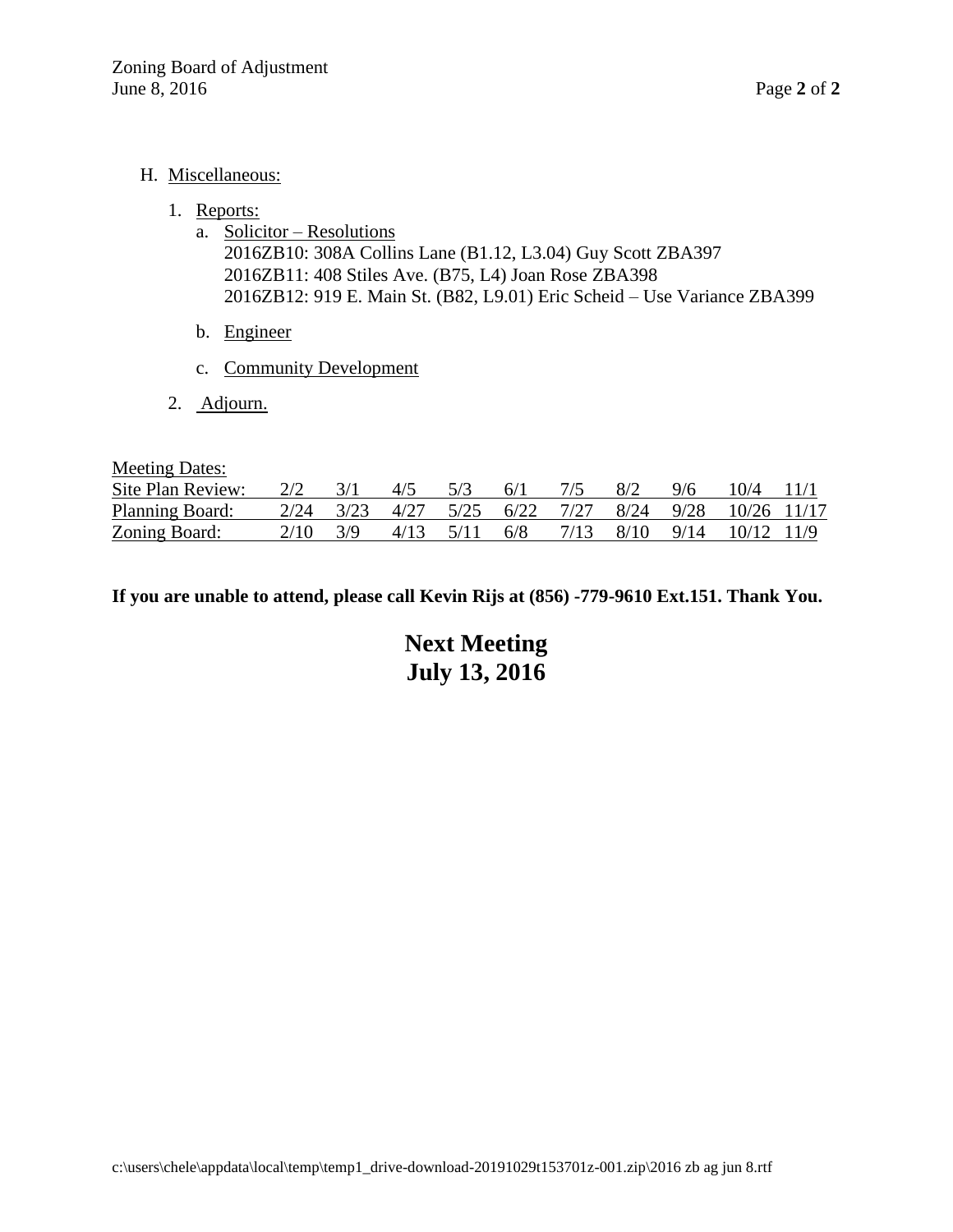# **Maple Shade Township Zoning Board of Adjustment Agenda May 11, 2016 7:30 P.M.**

**200 Stiles Avenue (Municipal Building) Maple Shade, New Jersey 08052** [www.mapleshade.com](http://www.mapleshade.com/)

### **AGENDA**

- A. Meeting called to order
- B. Pledge of Allegiance
- C. Open Public Meeting Act
- D. Roll Call:
	-
	- iii. Karen Radie, Member iv. Angie Santori, Member
	- v. Joe McCauley, Member vi. John Zaradnick, Member
	- vii. Steve Schmidt, Member
	- i. Paula Mullen, Alt  $#1$  ii. Bill Reiss, Alt  $#2$
	- i. John Gee, Jr., Chairman ii. Michael Bimmer, Vice Chairman
		-
		-
		-

- E. Minutes
	- 1. April 13, 2016

## F. Correspondence:

- 1. April 26, 2016 Memo from Board Attorney Mr. Kingsbury, Esq. LED Signs and Used Car Regulations. 2 x draft letters for consideration of transmittal to the Governing Body. Following April 13, 2016 Zoning Board Meeting and April 7, 2016 Memo from Mr. Kingsbury Esq..
- G. New Business:
	- 1. 308A Collins Lane (B1.12, L3.04) Guy Scott ZBA397

Zone: Residence 1 (R-1): Use Variance application to allow conversion of existing dwelling into two-family residential. Existing Use: Residential and vacant former deli.

- 2. 408 Stiles Ave. (B75, L4) Joan Rose ZBA398 Zone: Residence 1 (R-1): Variance for car port addition to existing 2-car detached garage 205-12A. 32'x 24' Permitted; 35' x 23' Proposed; Rear Yard Setback 12.5 required'; 6' Proposed.
- 3. 919 E. Main St. (B82, L9.01) Eric Scheid Use Variance ZBA399 Zone: Downtown Business (DB): Existing Use: Vacant Single Family Home; Proposed Use: Single Family Home and Landscaping contractors yard (parking of landscaping trucks and contracting equipment).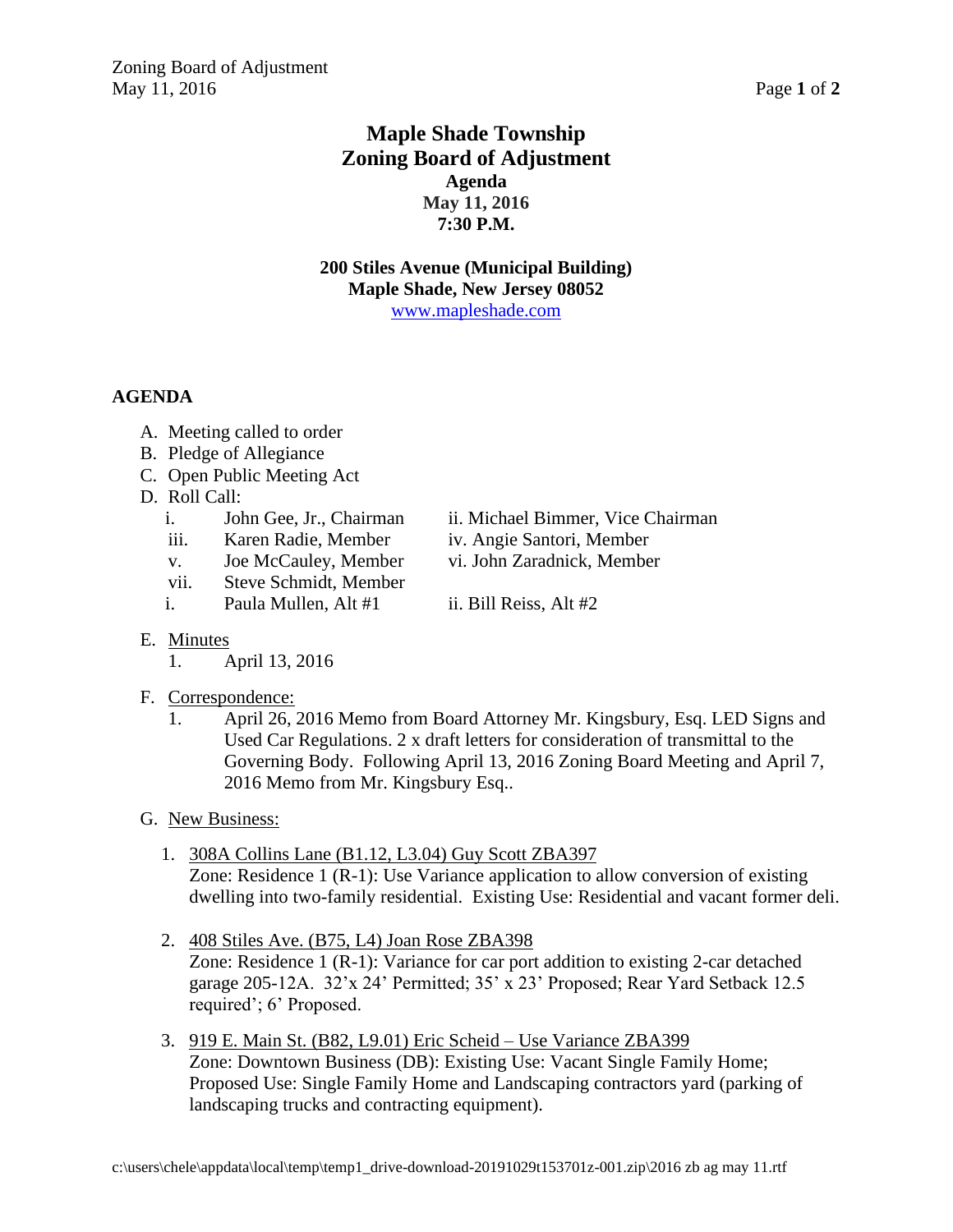#### H. Miscellaneous:

#### 1. Reports:

a. Solicitor – Resolutions

2016ZB05: Holman Auto Group Inc. Rt.38 (B189, L1); Ford Lincoln SPZ300 2016ZB06: 512 Greenwood Ave. (B34, L2.03) Peter F. Rausch ZBA-393. 2016ZB07: 115-117 E. Main St. Family Dentistry (B55, L22) ZBA394 2016ZB08: 120 Beechwood – (B38, L3.02) Michael Humenik; ZBA395 2016ZB09: 511 Alexander Ave., Mike Newman (B142, L13) (ZBA396)

- b. Engineer
- c. Community Development
- 2. Adjourn.

Meeting Dates:

| Site Plan Review:      | 2/2  | $4/5$ $5/3$   | $-6/1$ | 8/2 | 9/6 | $10/4$ 11/1                                         |  |
|------------------------|------|---------------|--------|-----|-----|-----------------------------------------------------|--|
| <b>Planning Board:</b> |      |               |        |     |     | 2/24 3/23 4/27 5/25 6/22 7/27 8/24 9/28 10/26 11/17 |  |
| <b>Zoning Board:</b>   | 2/10 | 4/13 5/11 6/8 |        |     |     | 7/13 8/10 9/14 10/12 11/9                           |  |

**If you are unable to attend, please call Kevin Rijs at (856)779-9610 Ext.151. Thank You.**

**Next Meeting June 8, 2016**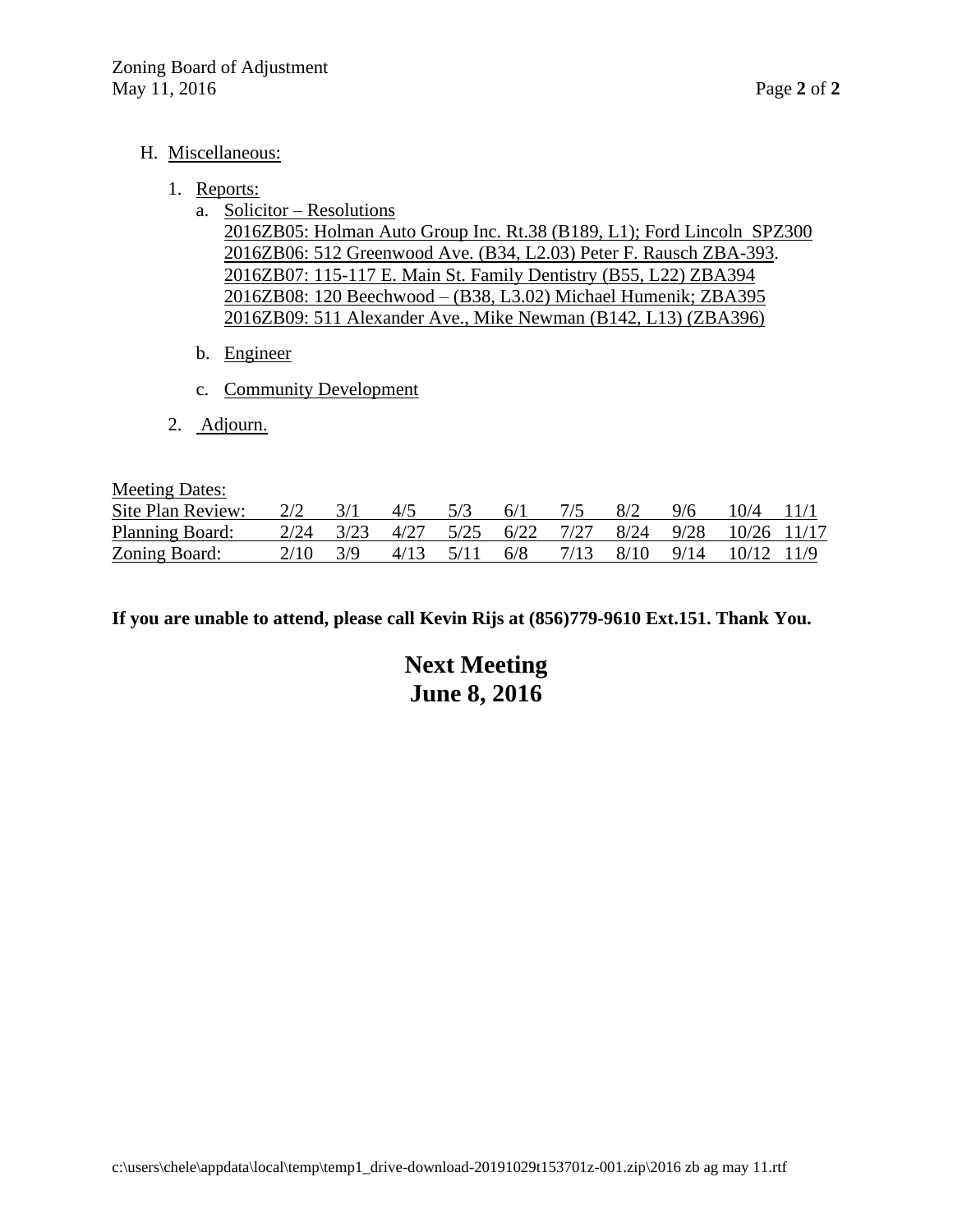# **Maple Shade Township Zoning Board of Adjustment Agenda April 13, 2016 7:30 P.M.**

**200 Stiles Avenue (Municipal Building) Maple Shade, New Jersey 08052** [www.mapleshade.com](http://www.mapleshade.com/)

### **AGENDA**

- A. Meeting called to order
- B. Pledge of Allegiance
- C. Open Public Meeting Act
- D. Roll Call:
	- i. John Gee, Jr., Chairman ii. Michael Bimmer, Vice Chairman
	- iii. Karen Radie, Member iv. Angie Santori, Member
	- v. Joe McCauley, Member vi. John Zaradnick, Member
	- vii. Steve Schmidt, Member
	- i. Paula Mullen, Alt  $#1$  ii. Bill Reiss, Alt  $#2$
- 
- 
- -

- E. Minutes
	- 1. March 9, 2016
- F. Correspondence:
	- 1. 03/10/2016 Zoning Issues Email from Chairman Gee regarding Site Requirements for public safety and refresh rates of electronic signs (2 x handouts). Board Attorney Robert Kingsbury Esq., 04/07/16 letter with three attachments regarding LED Signs.
- G. New Business:
	- 1. Holman Automotive Group Inc. Rt.38 (B189, L1); Ford Lincoln Dealership SPZ300 Zone: Business Development (BD). Flag Pole Installation and United States flag larger than permitted by ordinance 205-66.2.G(3). 60 square feet Permitted. 150sf Proposed.
	- 2. 512 Greenwood Ave. (B34, L2.03) Peter F. Rausch ZBA-393. Zone: Residence 1 (R-1). Side and Rear Yard Setback Variances to permit a 160sf  $(10'x16')$  garden shed 18" from rear yard property line and 30" from side yard property line where ordinance requires 12.5' (rear) and 5' (side) respectively.
	- 3. 115-117 E. Main St. Family Dentistry & Law Firm (B57, L22) ZBA394 Zone: Downtown Business (DB). Variance to exceed maximum permitted sign size for the Main Street front façade (two businesses exist on one lot). Two (2) signs proposed, each sign  $3'x 12' = 36sf$ .  $x 2 = 72sf$ . Total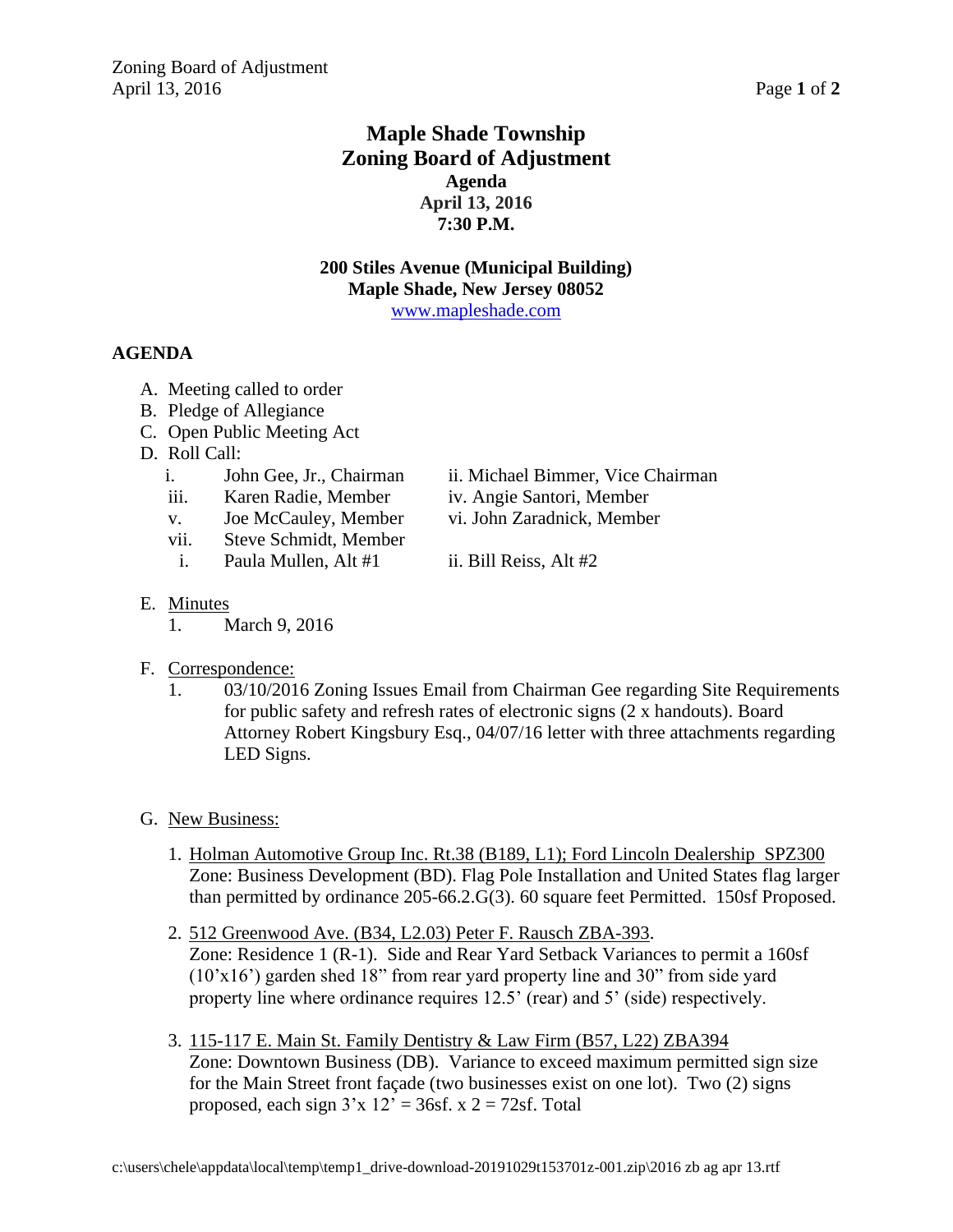- 4. 120 Beechwood (B38, L3.02) Michael Humenik; ZBA395
	- Zone: Residence 1 (R-1). Former Use: Residential (partial foundation remaining) Proposed Use: New construction Single Family dwelling. Bulk Variance Undersized Lot 6,250SF (50'x125') existing and proposed where R-1 Zone requires a lot area of not less than 9,000sf provided for every building hereafter erected or used in whole or in part as a dwelling, provided that, where lots are recorded at the effective date of this chapter which are less than 150 feet in depth, the lot area may be reduced to not less than 7,500 square feet. Each lot shall have a width at the building line of not less than 60 feet; the minimum lot width at the right-of-way shall be not less than the minimum required lot width at the building line, unless a variance is granted by the appropriate land use board having jurisdiction.
- 5. 511 Alexander Ave., Mike Newman (B142, L13) New Application (ZBA396) Zone: Residence (RA). 24'x32'x12' Addition to existing 24'x30'x8' Detached Private Garage. Bulk Variances requested for size, setback, and height (Garage 24' depth x 32' width permitted). 15' height permitted measured between the lowest and highest point of the roof (16' proposed). Side yard setback 5' Existing and proposed where ordinance requires 6'.

#### H. Miscellaneous:

- 1. 538 Rt.38 (B173.02, L9); Apex Auto Leasing; Use Variance ZBA392 Zone: Planned Development (PD). Present Use: Elite Acura Auto Dealer Proposed Use: Used Vehicle Auto Dealer, including vehicle servicing, part sales, and car rental. *Application withdrawn 04/04/2016.*
- 2. Reports:
	- a. Solicitor Resolutions 2016ZB04: 215 E.Woodlawn Ave. (B36, L2.02) Antonio Castanheira; ZBA-391
	- b. Engineer
	- c. Community Development
- 3. Adjourn.

Meeting Dates:

| Site Plan Review:    | $2/2$ $3/1$ | $4/5$ 5/3 | 6/1 | 7/5 | 8/2 | $9/6$ 10/4 11/1                                                                                                                                         |  |
|----------------------|-------------|-----------|-----|-----|-----|---------------------------------------------------------------------------------------------------------------------------------------------------------|--|
| Planning Board:      |             |           |     |     |     | $\frac{2}{24}$ $\frac{3}{23}$ $\frac{4}{27}$ $\frac{5}{25}$ $\frac{6}{22}$ $\frac{7}{27}$ $\frac{8}{24}$ $\frac{9}{28}$ $\frac{10}{26}$ $\frac{11}{17}$ |  |
| <b>Zoning Board:</b> | 2/10 3/9    |           |     |     |     | $4/13$ $5/11$ $6/8$ $7/13$ $8/10$ $9/14$ $10/12$ $11/9$                                                                                                 |  |

### **If you are unable to attend, Please call Kevin Rijs at (856) -779-9610 Ext.151. Thank You**

# **Next Meeting May 11, 2016**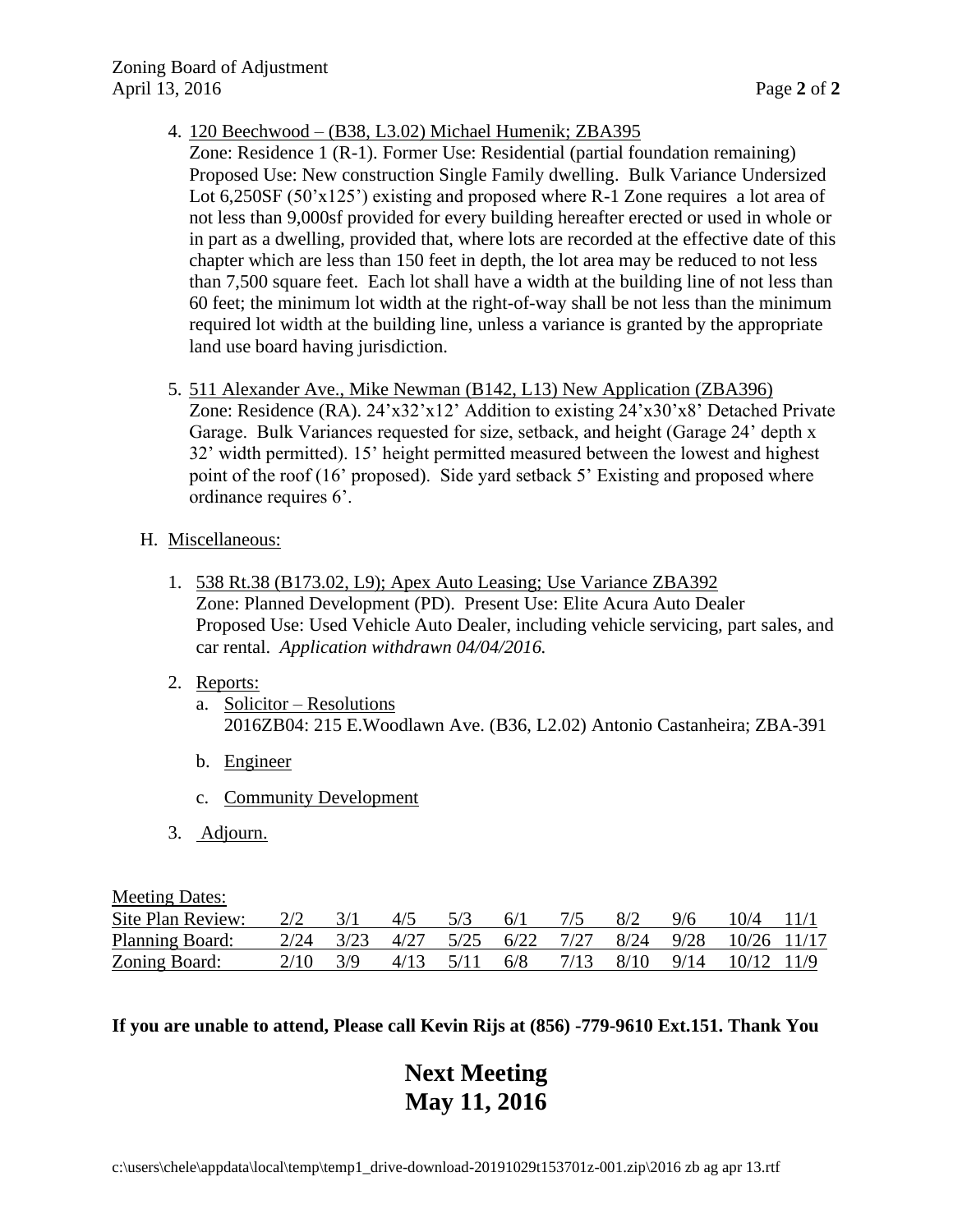# **Maple Shade Township Zoning Board of Adjustment Agenda March 9, 2016 7:30 P.M.**

**200 Stiles Avenue (Municipal Building) Maple Shade, New Jersey 08052** [www.mapleshade.com](http://www.mapleshade.com/)

## **AGENDA**

- 1. Meeting called to order
- 2. Pledge of Allegiance
- 3. Open Public Meeting Act
- 4. Roll Call:
	- a. John Gee, Jr., Chairman
	- b. Michael Bimmer, Vice Chairman
	- c. Karen Radie, Member
	- d. Angie Santori, Member
	- e. Joe McCauley, Member
	- f. John Zaradnick, Member
	- g. Steve Schmidt, Member
	- h. Paula Mullen, Alt #1
	- i. Bill Reiss, Alt #2

#### 5. Minutes

- a. February 10, 2016
- 6. Correspondence:
	- a. Holman Infinity Temporary Directional Signs B189, L1 (SPZ-232)
- 7. New Business:
	- a. 215 E. Woodlawn Ave. (B36, L2.02) Antonio Castanheira; New App ZBA-391 Bulk Variance Undersized Lot 8,125SF existing and proposed where RA Zone requires 12,000. Existing non-conforming single-family dwelling structure onsite. Home to be demolished and new home constructed on new foundation to comply with RA bulk setbacks.
	- b. 538 Rt.38 (B173.02, L9); Apex Auto Leasing; Use Variance Application ZBA-392 Zone: Planned Development (PD). Present Use: Elite Acura Auto Dealer Proposed Use: Used Vehicle Auto Dealer, including vehicle servicing, part sales, and car rental.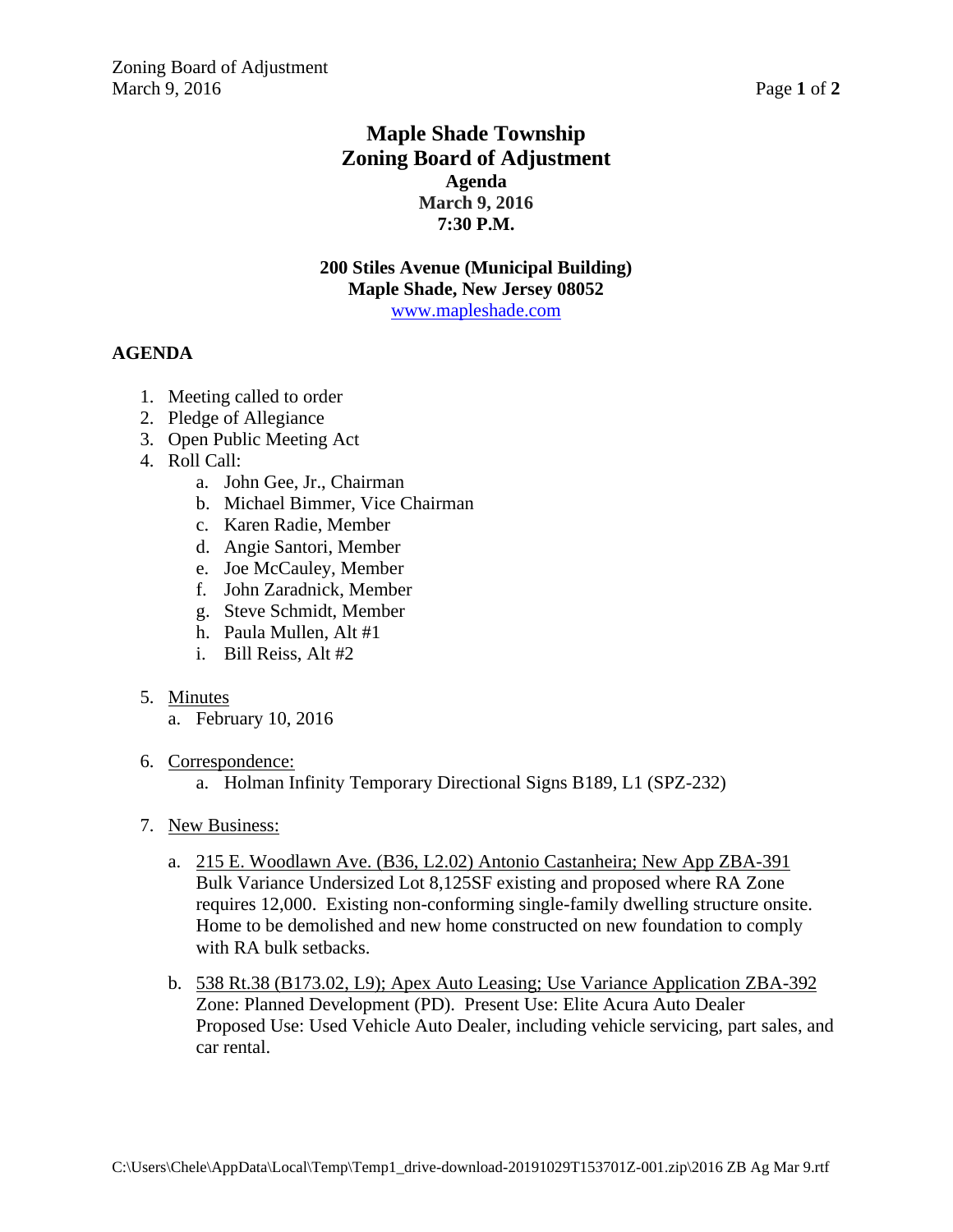#### 8. Miscellaneous:

- 9. Reports:
	- a. Solicitor Resolutions 208 Rudderow Ave. B210, L5 (ZBA-390); Resolution #2016-ZB-03
	- b. Engineer
	- c. Community Development
		- i. November 10, 2015: Discussions: LED Signage, recommending an ordinance for all LED Signs proposed and the time of refresh rate within the Twp.

#### 10. Adjourn.

#### Meeting Dates:

| Site Plan Review:    | $2/2$ $3/1$ |                  | $4/5$ 5/3 | $6/1$ $7/5$ | 8/2 | $\frac{9}{6}$ | $10/4$ 11/1                                                             |  |
|----------------------|-------------|------------------|-----------|-------------|-----|---------------|-------------------------------------------------------------------------|--|
| Planning Board:      |             |                  |           |             |     |               | $2/24$ $3/23$ $4/27$ $5/25$ $6/22$ $7/27$ $8/24$ $9/28$ $10/26$ $11/17$ |  |
| <b>Zoning Board:</b> |             | $2/10 \quad 3/9$ |           |             |     |               | 4/13 5/11 6/8 7/13 8/10 9/14 10/12 11/9                                 |  |

**If you are unable to attend, Please call Kevin Rijs at (856) -779-9610 Ext.151. Thank You**

**Next Meeting April 13, 2016**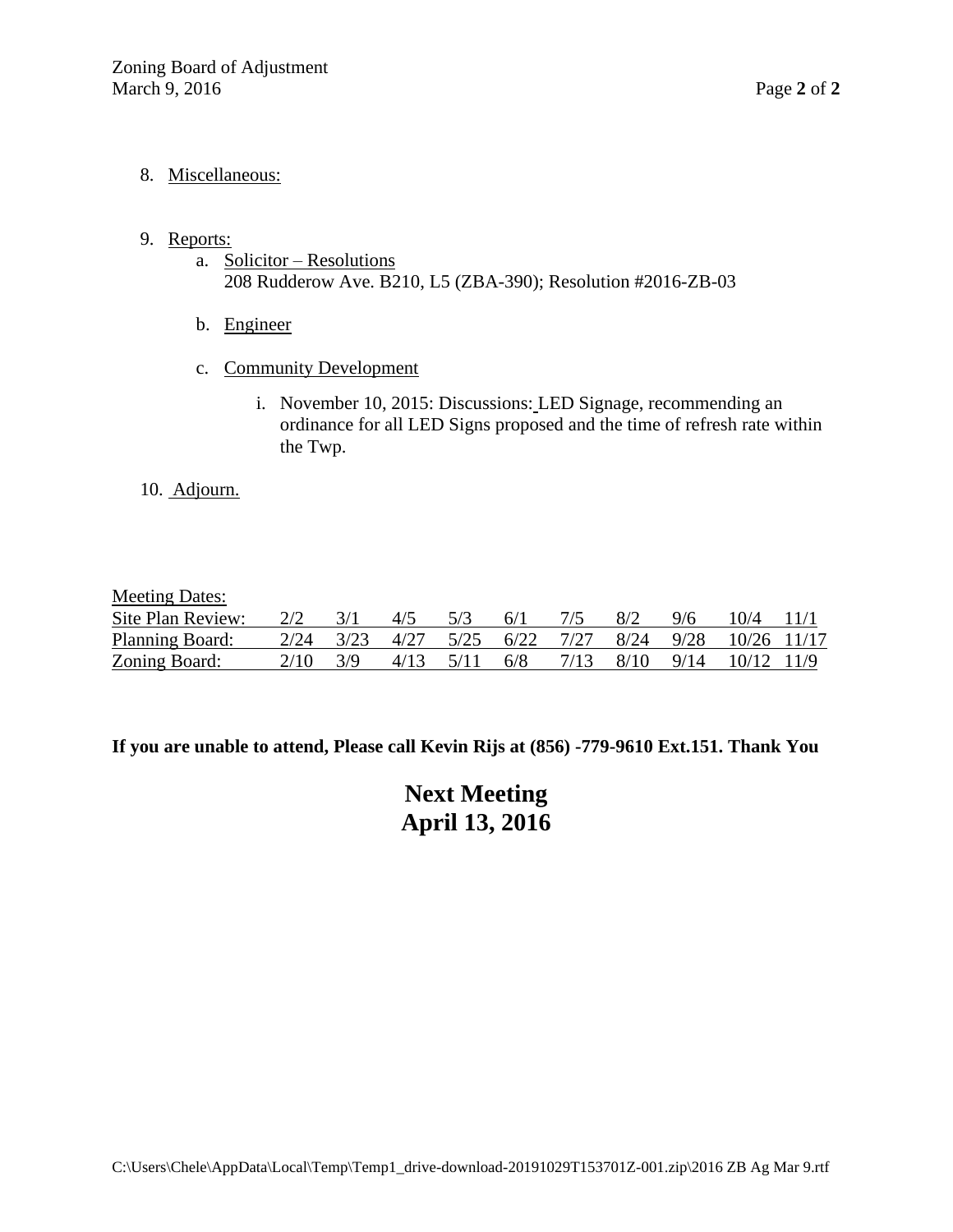## **Maple Shade Township Zoning Board of Adjustment Agenda February 10, 2016 7:30 P.M.**

# **200 Stiles Avenue (Municipal Building) Maple Shade, New Jersey 08052**

[www.mapleshade.com](http://www.mapleshade.com/)

#### **AGENDA**

*PUBLIC NOTICE of this meeting pursuant to the Open Public Meetings Act has been given by the Zoning Board in the following manner:*

*(a) Posting written notice on the official bulletin board at the Township Municipal Complex on December 16, 2015;*

*(b) Mailing written notice to the Courier Post, The Central Record (previously known as the Maple Shade Progress), on December 16, 2015, by certified mail, return receipt requested; delivered notice to the Burlington County Times on December 16, 2015, hand receipt obtained; and Legal Ad in the Burlington County Times on December 16, 2015;*

*(c) Filing written notice with the Clerk of the Township of Maple Shade on December 16, 2015.*

- 1. Meeting called to order
- 2. Pledge of Allegiance
- 3. Open Public Meeting Act
- 4. Roll Call:
	- a. John Gee, Jr., Chairman
	- b. Michael Bimmer, Vice Chairman
	- c. Karen Radie, Member
	- d. Angie Santori, Member
	- e. Joe McCauley, Member
	- f. John Zaradnick, Member
	- g. Steve Schmidt, Member
	- h. Paula Mullen, Alt #1
	- i. Bill Reiss, Alt #2
- 5. Minutes
	- a. January 13, 2016
- 6. Correspondence:
- 7. New Business:
	- a. 208 Rudderow Ave. B210 L5 (ZBA-390) Proposed Oversized Private Residential Detached Garage 24' x 44' with variance

**<sup>---------------------------------------------------------------------------------------------------------------------</sup>**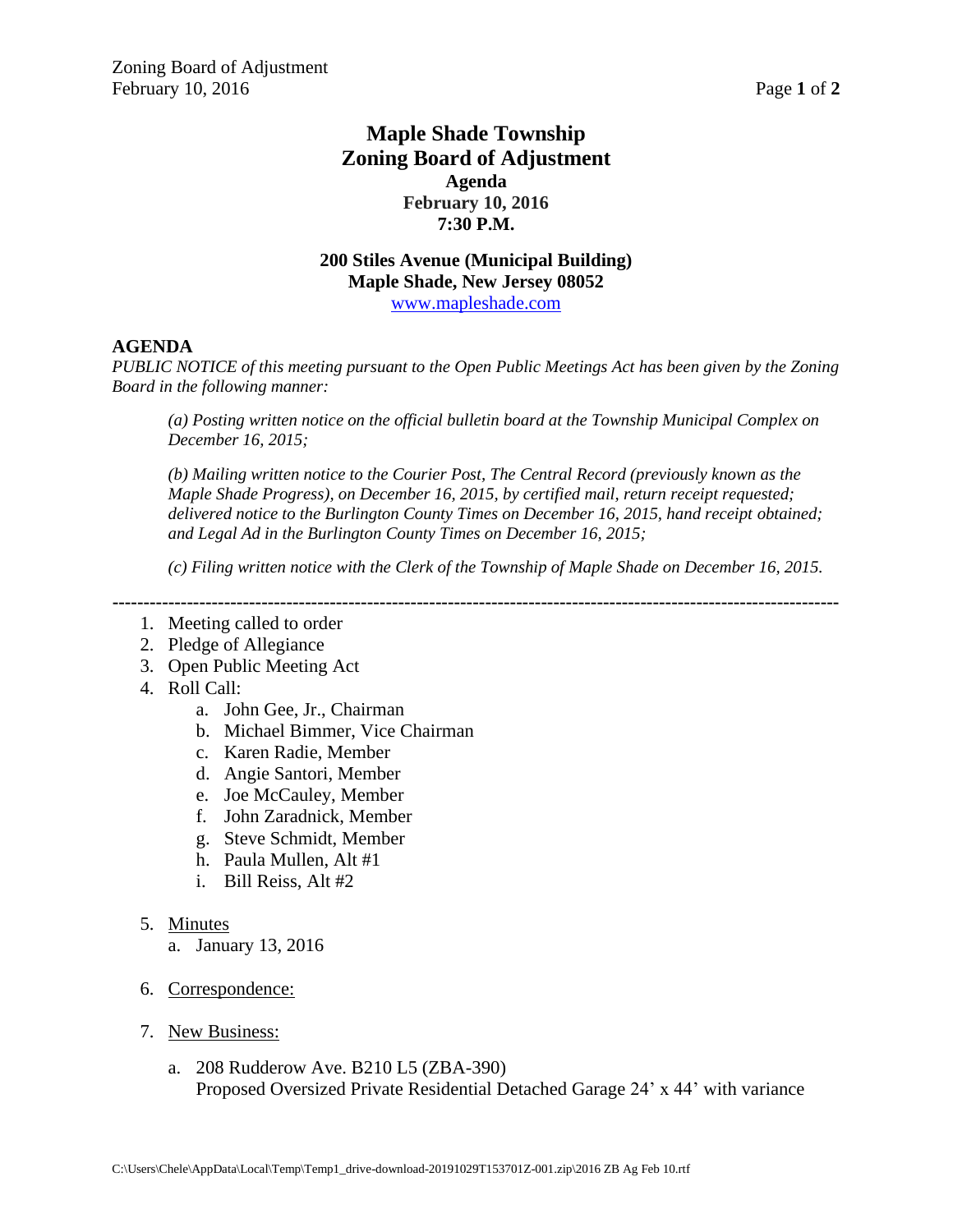requests for size and setbacks (Rear & Side). Zone: R-2 Residence District

- 8. Miscellaneous:
	- a. Ordinance 205-72 Nonconforming Lots & Structures b.

#### 9. Reports:

- a. Solicitor Resolutions: U-Haul Moving & Storage of Strawbridge Park ZBA-310 121 E. Kings Highway (Block 172, Lot 4.05)
- b. Engineer:
- c. Community Development:
	- i. November 10, 2015: Discussions: LED Signage, recommending an ordinance for all LED Signs proposed and the time of refresh rate within the Twp.

#### 10. Adjournment.

| <b>Meeting Dates:</b> |      |      |      |      |      |      |      |      |             |  |
|-----------------------|------|------|------|------|------|------|------|------|-------------|--|
| Site Plan Review:     | 2/2  |      | 4/5  | 5/3  | 6/1  |      |      | 9/6  | 10/4        |  |
| Planning Board:       | 2/24 | 3/23 | 4/27 | 5/25 | 6/22 | 7/27 | 8/24 | 9/28 | 10/26 11/17 |  |
| Zoning Board:         | 2/10 | 3/9  | 4/13 | 5/11 | 6/8  | 7/13 | 8/10 | 9/14 | 10/12 11/9  |  |

**If you are unable to attend, Please call Kevin Rijs at (856) -779-9610 Ext.151. Thank You**

**Next Meeting March 9, 2016**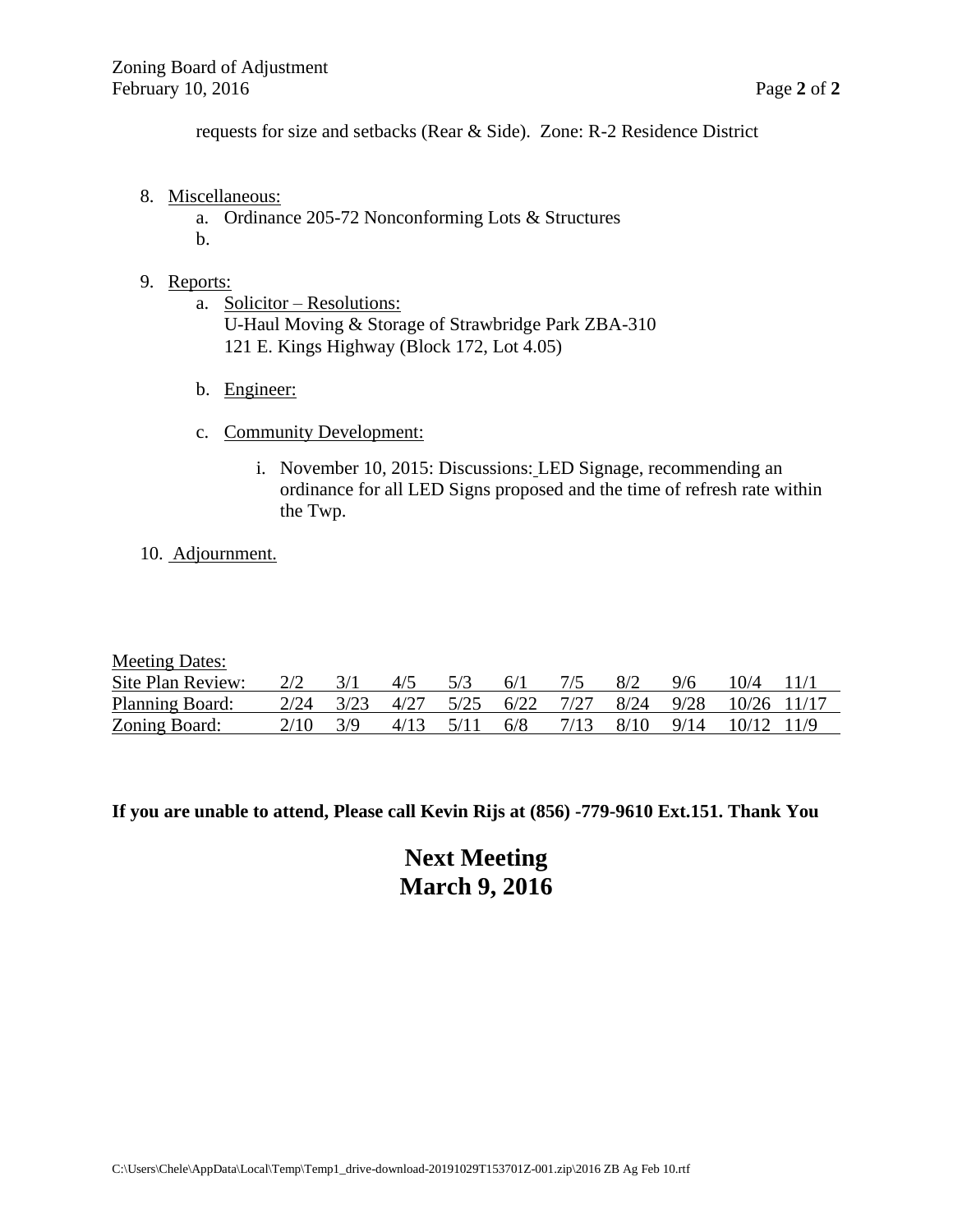## **Maple Shade Township Zoning Board of Adjustment Agenda January 13, 2016 7:30 P.M.**

## **200 Stiles Avnue (Municipal Building) Maple Shade, New Jersey 08052**

## **AGENDA**

*PUBLIC NOTICE of this meeting pursuant to the Open Public Meetings Act has been given by the Zoning Board in the following manner:*

*(a) Posting written notice on the official bulletin board at the Township Municipal Complex on December 16, 2015;*

*(b) Mailing written notice to the Courier Post, Maple Shade Progress, on December 16, 2015, by certified mail, return receipt requested; delivered notice to the Burlington County Times on December 16, 2015, hand receipt obtained; and Legal Ad in the Burlington County Times on December 16, 2015;*

*(c) Filing written notice with the Clerk of the Township of Maple Shade on December 16, 2015.*

#### **MANDATORY ADJOURNMENT OF MEETINGS:**

*To provide applicants with a prudent review of their application for development And for the benefit of the residents of Maple Shade Township, all meetings shall adjourn no later than 11:30 p.m., unless a majority of the quorum present at said hour vote to continue the meeting to a later hour. To achieve the aforementioned goal, no new hearing shall commence after 10:15 p.m., (unless the chairperson shall rule otherwise). However, no meeting shall continue beyond 1:00 a.m.*

**--------------------------------------------------------------------------------------------------------------------**

- 1. Meeting called to order by Mr. Kingsbury, acting Attorney
- 2. Pledge of Allegiance
- 3. Open Public Meeting Act
- 4. Oath of Office:
	- a. Joe McCauley, Member Class IV, Term expires 12/31/2019
	- b. John Zaradnick, Member Class IV, Term expires 12/31/2019
	- c. Bill Reiss, Alternate #2 Member, Term Expires 12/31/2016
- 5. Roll Call:
	- a. John Gee, Jr., Member
	- b. Michael Bimmer, Member
	- c. Karen Radie, Member
	- d. Angie Santori, Member

C:\Users\Chele\AppData\Local\Temp\Temp1\_drive-download-20191029T153701Z-001.zip\2016 ZB Ag Jan 13.rtf